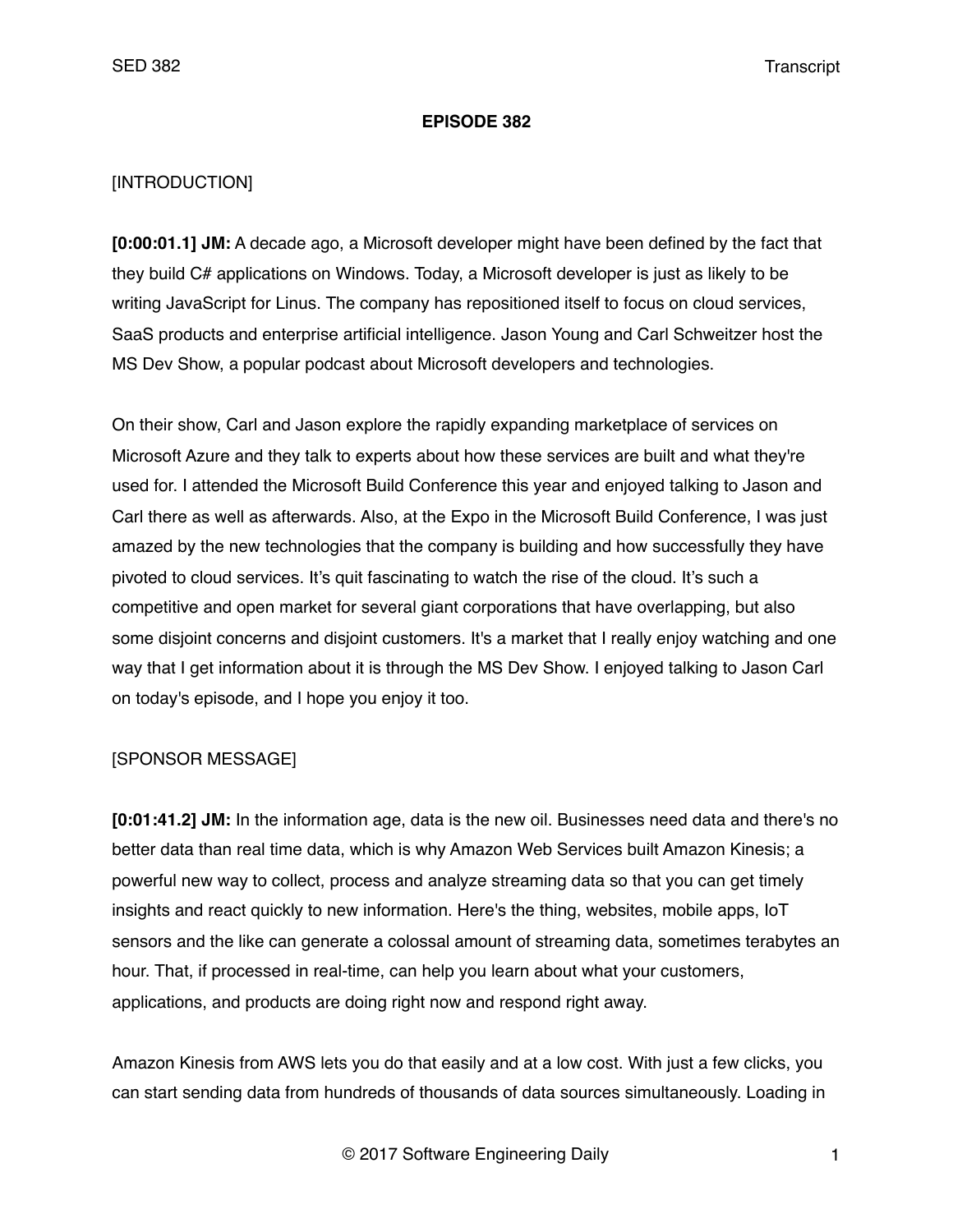real-time, it lets you process and analyze the data and take actions promptly. All you need to know is SQL. Kinesis also gives you the ability to build your own custom applications using popular stream processing frameworks of your choice. With Kinesis, you only pay for the resources that you use. There are no minimums, no upfront commitments. To learn more about kinesis, just go to kinesis.aws, and let's get streaming.

### [INTERVIEW]

**[0:03:18.8] JM:** Jason Young and Carl Schweitzer are the hosts of the MS Dev Show. Guys, welcome to Software Engineering Daily.

**[0:03:25.1] SD:** Thank you. Thanks for having us.

**[0:03:26.1] JY:** Yeah, nice to be here.

**[0:03:27.3] JM:** Yes. I made a resolution recently to do more shows about Microsoft and Microsoft technology because I don't deal with them on a regular basis. I'd never programmed in C#. I just haven't interacted with that ecosystem very much. I come at it very much from a kind of an outside observer perspective. What does it mean to be a Microsoft developer today?

**[0:03:54.3] JY:** The world is definitely different. You mentioned C#, but you don't have to do C# at all to be a Microsoft developer. The world is a totally different place now. If you look at VS Code and how popular that's become, that's been causing a lot of people to take another look at Microsoft technologies, "Hey, maybe Microsoft isn't so evil after all."

Then things like TypeScript as well. Then if you do look at something like C#, that world is changing as well with .NET core and some of the great work there and being able to kind of get the best of both worlds, being able to get a super mature language that has a ton of features running on a super reliable platform where you can get great support and you can run it across all different operating systems. I mean I think any previous assumptions that any of your listeners would have, I would ask that you kind of throw those away and take another look. That's kind of the short version.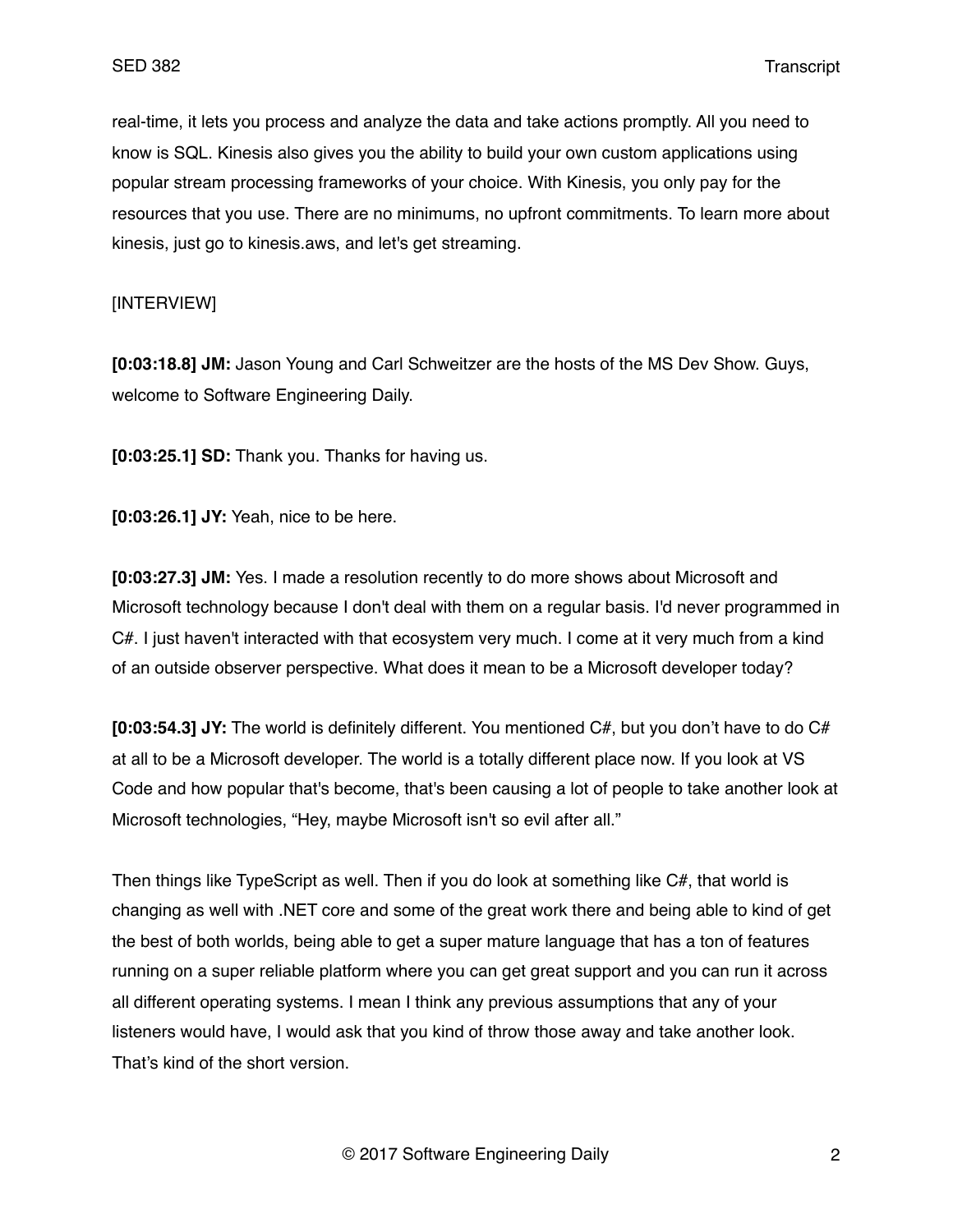**[0:04:53.0] CS:** Also, look at some of the newest, popular kind of desktop applications out there. You mentioned VS Code, but there's also Slack. Those technologies that are written in Electron. Those are JavaScript applications that are written in this chromium shell that you can also use the desktop app converter to package those in an APPX and deliver via the store. You don't have to use all the traditional models that Microsoft has had in the past and. They're really opening, really kind of accept whatever you want to do.

**[0:05:27.5] JY:** Exactly.

**[0:05:29.5] JM:** The Microsoft company culture has certainly changed over the last decade or two. How has change propagated through the community of people who develop for Microsoft technologies?

**[0:05:46.0] JY:** Yeah. I think Carl and I are going to have a little bit different perspective here. Me, being a Microsoft employee; him, working for a company that does a lot with Microsoft technologies. I mean internal in the company, there's just been a dramatic shift not just with the technology I talked about before, but things like Linux. There's a substantial base of Linux virtual machines running on top of Azure. If you look at even Windows 10 now, Linux is integrated with that. We're really embracing all of these other technologies and it's really causing people, developers in the community to sort of rethink their assumptions. I think there either is a group of people out there that they want to stay within the Microsoft ecosystem.

What's great now is I think kind of the non-Microsoft ecosystem is sort of part of the Microsoft ecosystem now if that makes sense. You can start to use these other technologies and you don't have to necessarily wait for Microsoft to innovate in a particular area. You can start using these third-party database products on top of Linux, for example, and run all of that on Azure.

For me, that's been the biggest thing is just opening up that world of possibilities. Also, Microsoft culture changing in a way that's making those things work well together instead of trying to rebuild something that already existed, only doing that where that makes sense. First, the default being, "Hey, this product is popular in the marketplace. How can we just use that and extend that or work with that, integrate with that," that type of thing. Carl?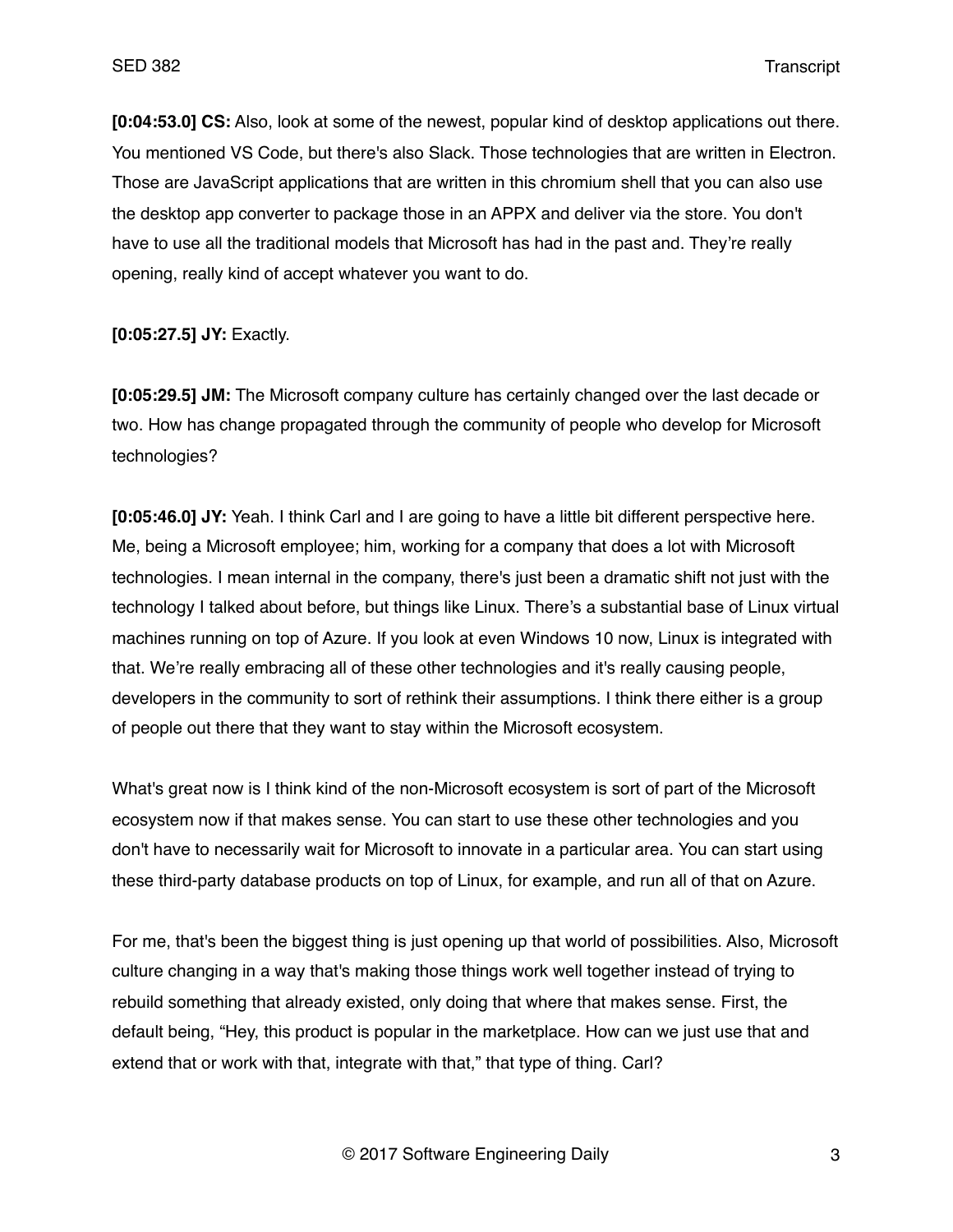**[0:07:32.7] CS:** Yeah. Looking at it from kind of the outside looking in, there's different pockets of Microsoft have different levels of interactivity. There's some that put out their code on GitHub where you can check it out, even submit poll request and take it in. What I think is even more valuable is a lot of the discussions that are happening, like you can go to .NET team on GitHub and look at their discussions and planning for the next version of like C# or the .NET framework and have input. You can say, "Hey, I need this problem solved," or "You guys are looking at this. I don't think that's a problem or I think you're looking at it the wrong way," and you can have a lot of impact on the future of Microsoft products, ask somebody who's not directly associated with Microsoft.

I think that part of the openness is taking Microsoft in different ways, whether it's directly open sourcing things or just being a little bit more open to the community. I think different teams are dipping their toes into it in different ways. I also look at user voice. Microsoft has really adopted user voice to gauge feedback. If there's something, a product that you really want to give feedback on, that's another great way to get your voice heard.

**[0:08:51.2] JY:** It's interesting. If you look at what I'm working on today, like literally this day, it is Docker integrating with IoT edge, our IoT edge platform is open source and it runs in a number of different languages, so you can run Node.js. In this case, the partner I'm working with, they want to do .NET Core work because they already have a .NET Core codebase. We're running .NET Core in a Docker container that will get — .NET Core itself is open source, and it will get deployed to an open source framework that runs on the edge to enable these IoT devices.

You get the strength of all that open source technology and the ability to even, like Carl said, submit feedback and also submit poll requests, but you also get the power of the Azure cloud and you get the power of things like identity at scale from Microsoft. I don't know. It's just super exciting for me to be able to just use the technologies that I think are the best and sometimes those are the — Our Microsoft product, sometimes they're not. Guess what? I'm going to use the thing that works the best to solve the problem at hand just like everybody else.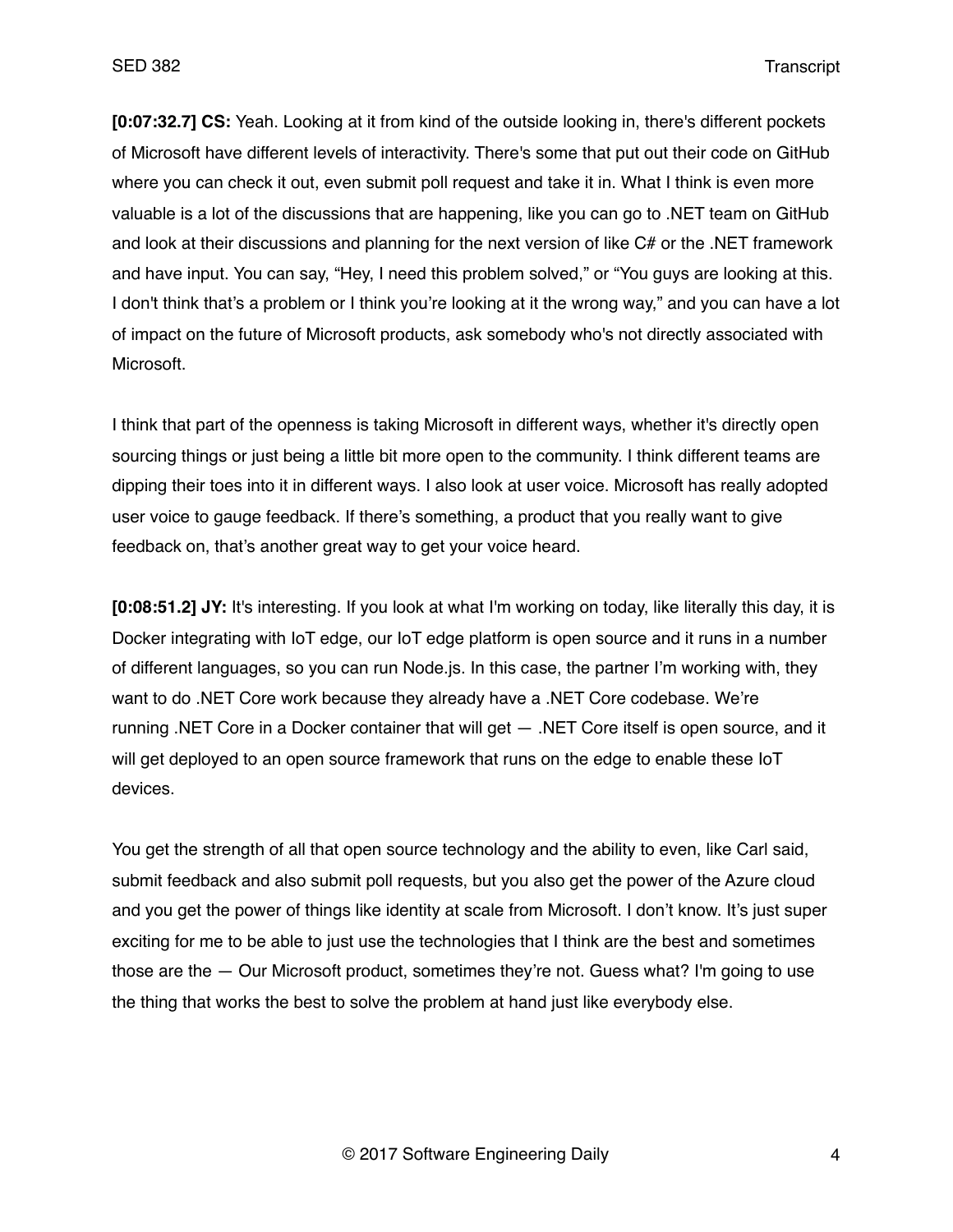**[0:10:03.0] JM:** Yes. I saw you guys it Build, and Build was exciting. There's so much interesting stuff released and the Microsoft Azure cloud offerings are a pretty interesting. It does make me wonder sometimes like, "What is Microsoft best at today? What is their core competency?"

**[0:10:24.1] CS:** From my point of view, I think they're still best of what they've always been best at, building a platform. If we look historically, that started off with Windows and that was really dominant for many years. I think it's really been transformative seeing Microsoft flip their core competencies to be cloud base. When you look at how Amazon started their cloud, they initially just took their extra infrastructure that they had and put it out there for sale or for rent or whatever and that kind of started the cloud phenomenon.

When you look at Azure's approach, they kind of took the other ways, like, "How can we make this cloud a platform?"

**[0:11:02.2] JM:** By the way. I think that story about Amazon, that's accurate not accurate.

**[0:11:06.1] CS:** Either way. Even if it's not accurate, that is their core competency from the beginning is been a very IaaS heavy approach. Even if the story is wrong, the core concept is still good. They have a very strong IaaS story. As you start going into the platform bits, that's where it gets a little bit weaker. Microsoft started with the platform being stronger and they're continuing to grow that as well as having a good, now, infrastructure approach. I think that Azure's cloud is a lot more interesting than Amazon's cloud even if it is in second place right now by usage.

Microsoft has thousands of developers are that are really good at creating tooling, creating developer experiences. I think leveraging what they're good at is making Azure just really exciting place to be right now.

**[0:12:00.7] JY:** Yeah, I think that really hits on it, developer experience. Pretty much everything you said really boils down to developer experience. There's the tooling and there's the mindsets and all of those things, but then there's the global distribution. I don't want to sound like I'm marketing and talking about the number of regions and things like that. I'm not going to get into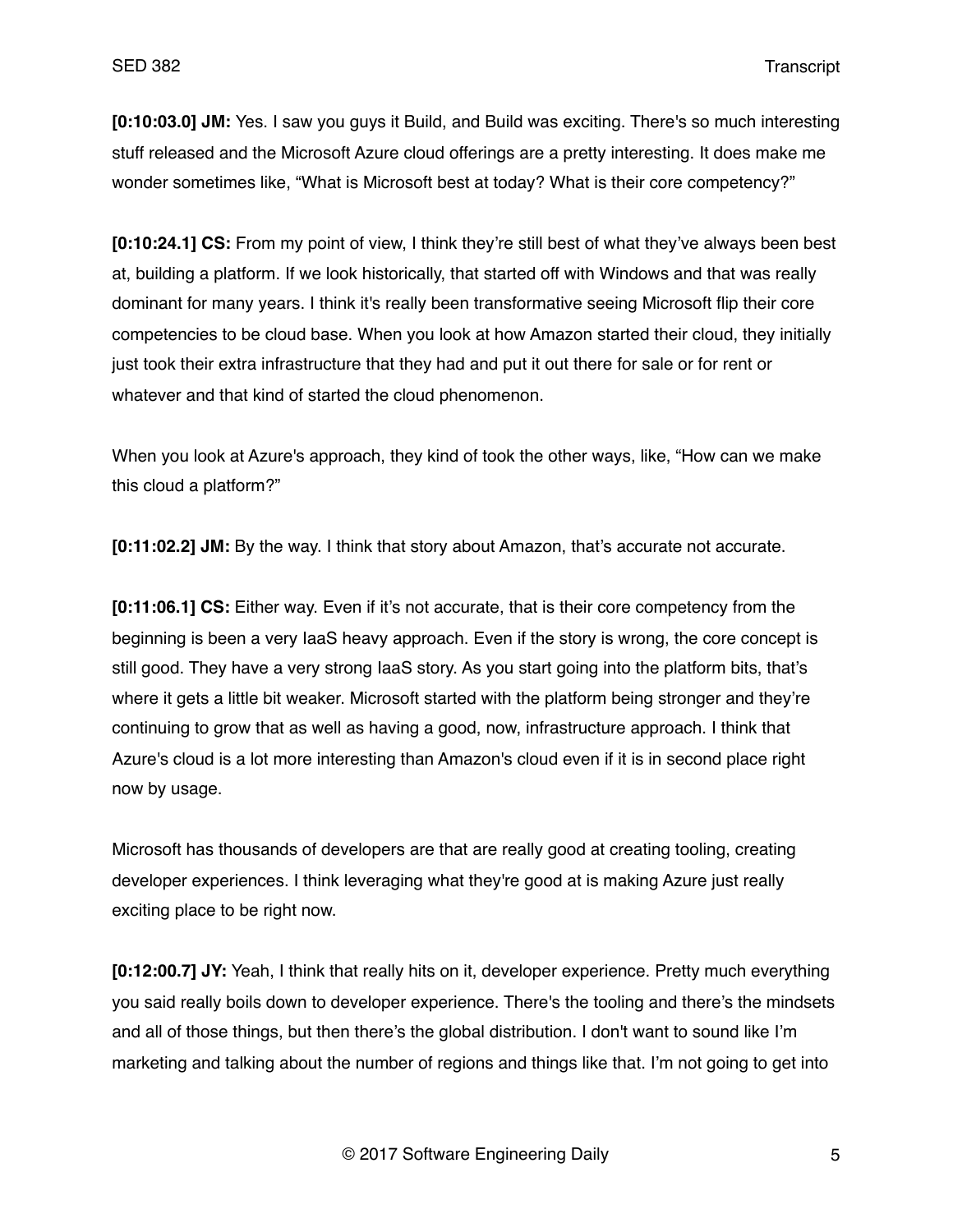that. Again, developer experience, like developing PaaS services on top of Azure that make it so that it's as easy as possible to to deploy your code.

If you look across the services, that's always what it's about. I have a problem that I want to solve and how do I do that? You saw that initially with some basic platform services and, now, overtime, you see more focus on particular verticals. If you look at the IoT strategy you'll see that around some very specific scenarios but while the underlying generic platform still exist. In any case, again, it's how can I allow the developer to be super flexible but at the same time provide them with some tools that are really going to accelerate their development.

Then the other thing, if we're talking about Azure specifically, is that there are only a handful of companies on the planet that can afford the type of scale that AWS, Microsoft, Google, can achieve. The thing is, you have to spend —I don't know. I don't even know the exact numbers. You have to spend 20, 30, 40 \$50 billion to build a cloud at this type of scale and you have to start at least five years ago. There's just no other way around it. I mean those are some of the skills there.

Again, I think everything boils down to developer experience and not everything is perfect and stuff comes up over time. As far as — Especially on the enterprise side, starting with that audience and understanding how that audience works and then starting to spread that out and focus on other verticals and other types of developers, that's really where I see the strengths lying.

**[0:14:06.0] JM:** What were the platform as a service products that Azure started with?

**[0:14:09.9] JY:** What they started with? If you look at the super early days, the easiest thing was deploying NET Code, and those were super early days and things were pretty difficult there. If you look at things like web apps for running your code, even today, if you want to deploy a web application, you can do it for just a few bucks a month and being able to deploy your Node.js, your Java application, your.NET application, Python, those types of things. You can deploy that super easy. You can actually put the code into GitHub. Azure will go pick up that source code. It will build it. It will deploy it automatically for you. That's kind of the core there.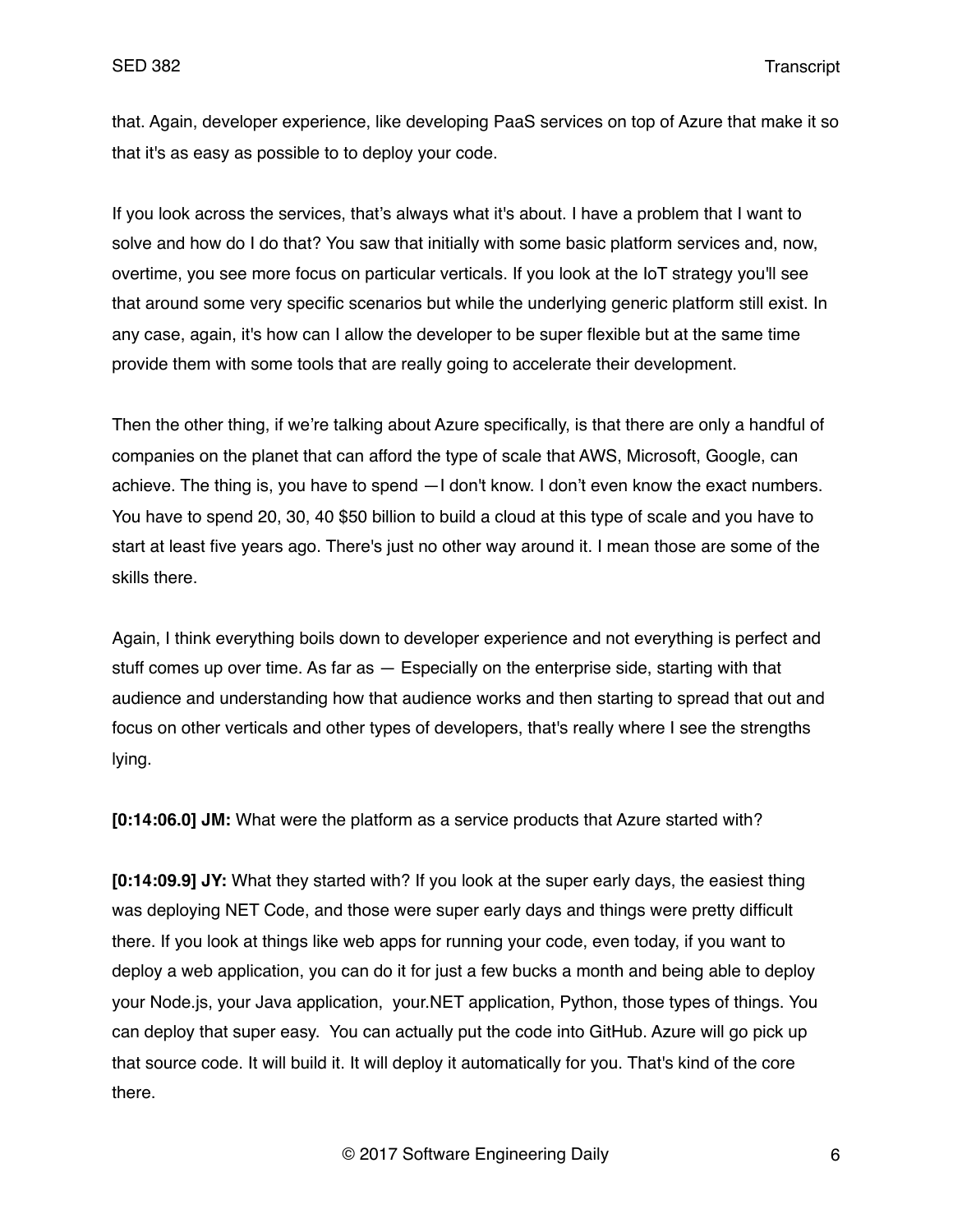Earlier than that, there were, and they still exist. There's web and worker roles. Now, there's Azure functions which it would be similar to something like AWS Lambda. Obviously, AWS came out with that one first. Then if you want to know kind of where Azure has innovated first, I would say on the Azure IoT side. If you look at the Gartner Magic Quadrant, the completeness of vision, I think Azure is quite a bit ahead there on the IoT side. Not to say you couldn't do the same things on AWS, but I think there's a pretty good advantage on that side.

**[0:15:27.5] JM:** What are the advantages? What are the specific technological gaps that AWS has that Azure has patched up on the IoT side?

**[0:15:38.0] JY:** That's a really good question. If you look at where we were — I kind of jump in — I don't look at AWS on a daily basis, so it's really hard for me to do a specific competitive analysis on the spot. If you look at  $-$  What I can tell you is at Build, not this year, but last year. We're talking a little over a year ago. I help run some of the IoT labs, and the experience I thought was phenomenal. What we had set up was at each station we had a Raspberry Pi 3 device and then we had a laptop there that had Visual Studio installed. It was basically an hour long session where you would set up an IoT solution. What you would do is you'd create a new application, you'd add a few references in for the client device libraries. Then with basically one line of code to send in the connection string, you provision the device and set the connection string and that connection string was specific for that device for security reasons.

Then what you would do is write that code in Visual Studio and then you could actually hit run, execute. Visual Studio would actually connect to the Raspberry Pi 3, it would deploy the code for you. You could actually step through the code and view the real-time variables and that type of thing. Being able to do two-way communication with a device with basically one line of code for each operation, one line of set up, one line of code two send telemetry data from the device, one line of code to receive data from the other side. Again, it always comes back to developer experience. That experience was super clean and you could take somebody who maybe wasn't even a .NET person who didn't really fully understand IoT solutions. You can have them look at that code and fully understand that.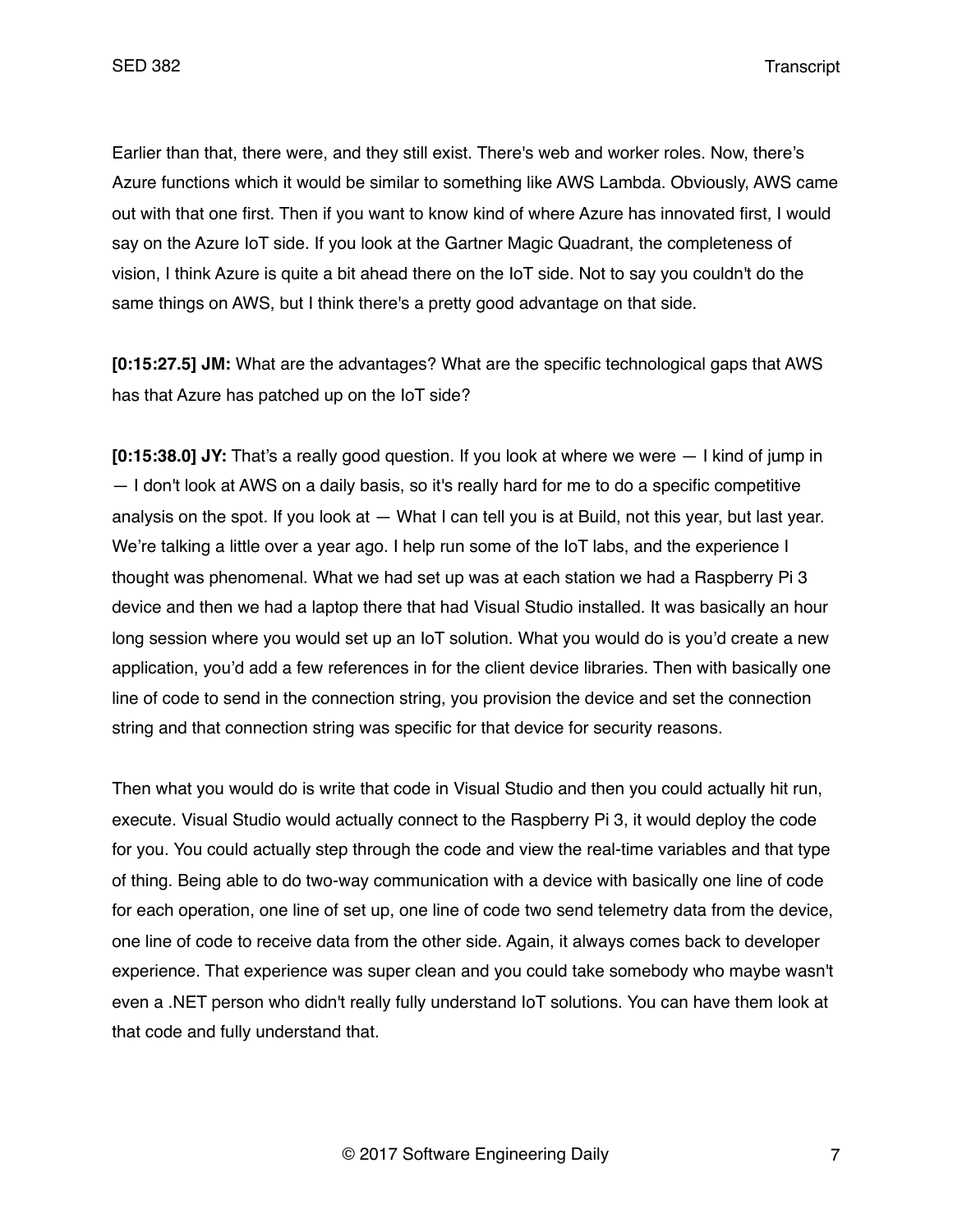We've just been building on that experience past then. Again, I'm not specifically on the IoT team, but they've added a lot of great device twin functionality and there's a lot of enterprise, user feedback that has gone into that and it's really been moving fast and maturing fast and it's been great to see the progress there.

### [SPONSOR MESSAGE]

**[0:17:58.0] JM:** Bugsnag is an error monitoring tool that enables developers to identify, prioritize, and replicate bugs in a time efficient and enjoyable manner. Automatically capture errors and diagnostic data in any app. See errors group by root cause and focus on fixing errors that have the greatest user impact. Instantly track the performance of each application release with interactive dashboards. Automatically capture a stack trace for every error and get automatic breadcrumbs for crashes so that you can easily reproduce and fix any error.

To-date, Bugsnag has processed over 10 billion application crashes from thousands of top technology companies. To get started, go to bugsnag.com/sedaily and create an account. It takes three minutes to get up and running, an Airbns, Lyft, and Shopify are already using Bugsnag for their bug tracking and crash monitoring. Try all the features for free at bugsnack.com/sedaily.

Thanks to Bugsnag for being a sponsor of Software Engineering Daily. It's much appreciated.

#### [INTERVIEW CONTINUED]

**[0:19:16.1] JM:** We've moved from a place in the past, I think, like 20 years ago or 10 or even 15 years ago. I'm not sure where you want to look at the timeline, but we've gone from a place where IT was more of a zero sum game to a place where it's a much more positive sum game and there are lots of different players. There's not a one-size-fits-all solution for most of the problems that you would want to solve. Do you think Microsoft has been able to adjust to that new world properly where it's not zero sum and you don't have to be focused on the competition?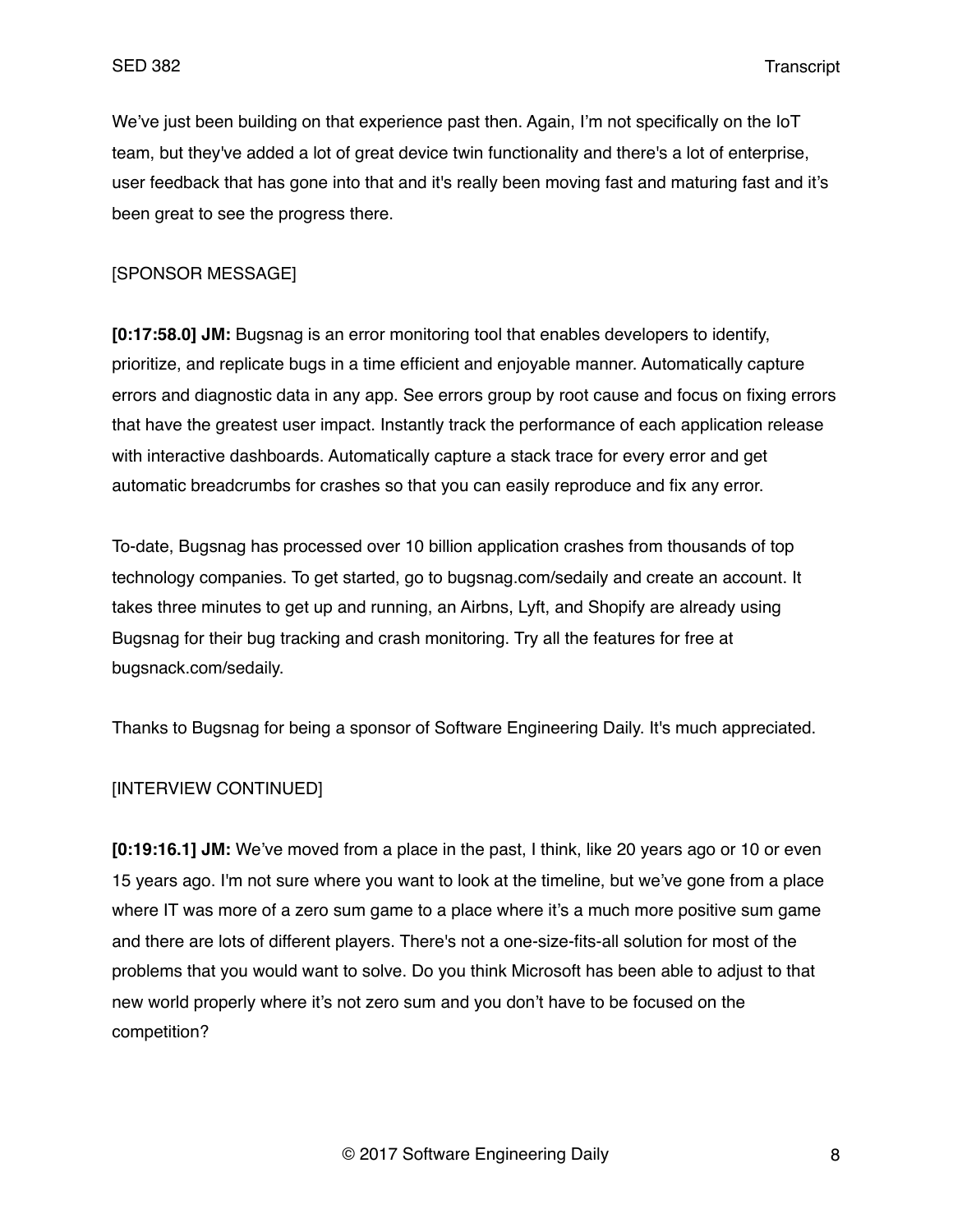**[0:19:56.5] JY:** Yeah, absolutely. I guess that's a lot of what we've been talking about, is having all of these things work well together. People will come to me and say, "I wish you guys could do this," and it comes down to like, "Hey, we would have to have a monopoly to do that," and I think it's nice having multiple players in the space to kind of keep everybody honest and to watch that innovation come up from a couple of different places. That's the world that we're living in now.

It's not Microsoft dictating terms to the world. It's the developer community. It's the users that are really making the demands and have been empowered, "Hey, we want this stuff to be easier," and then you have all these companies competing over that and you just see it working out better for everybody. I think the battle right now is in machine learning as an example. Microsoft is investing. Actually, there was a significant reorg focused around artificial intelligence and machine learning. Really, that's just kind of a result of the things that we've been doing anyway.

Obviously, Google is a big player there as well, but that battle is really heating up, because we have a lot of industrial partners that are they're already able to collect a lot of this data. It's really a matter of getting the data to the right place, throwing a whole bunch of compute power at it and then coming up with insights. Being able to figure out when equipment will fail. Being able to figure out — There was one recently figuring out from the sounds of something in a pipe, like where the weak spots on the pipe.

There's situation after situation where you can use this existing data and use machining learning against it, and there's so many opportunities right now that I don't even think if you look at Microsoft. Amazon Google, and even if you bunch in a whole bunch of other companies there, there's no way to even keep up on the opportunities. There are far more opportunities than any company can even execute on. I think everybody is winning in this right now, I think. There are some mind-cheer things going on, but it's really as fast as we can come up with functionality and as fast as we can throw a course at a problem and throw smart people at a problem. We're able to really improve the world, improve organizations' ability to execute and be efficient.

**[0:22:21.8] CS:** When you asked your original question, I was thinking back, what really has changed a lot in the last six years? For me, especially when you talk about IT as the blurring of the line of what IT and developers are with the concept of dev ops. Microsoft had really kind of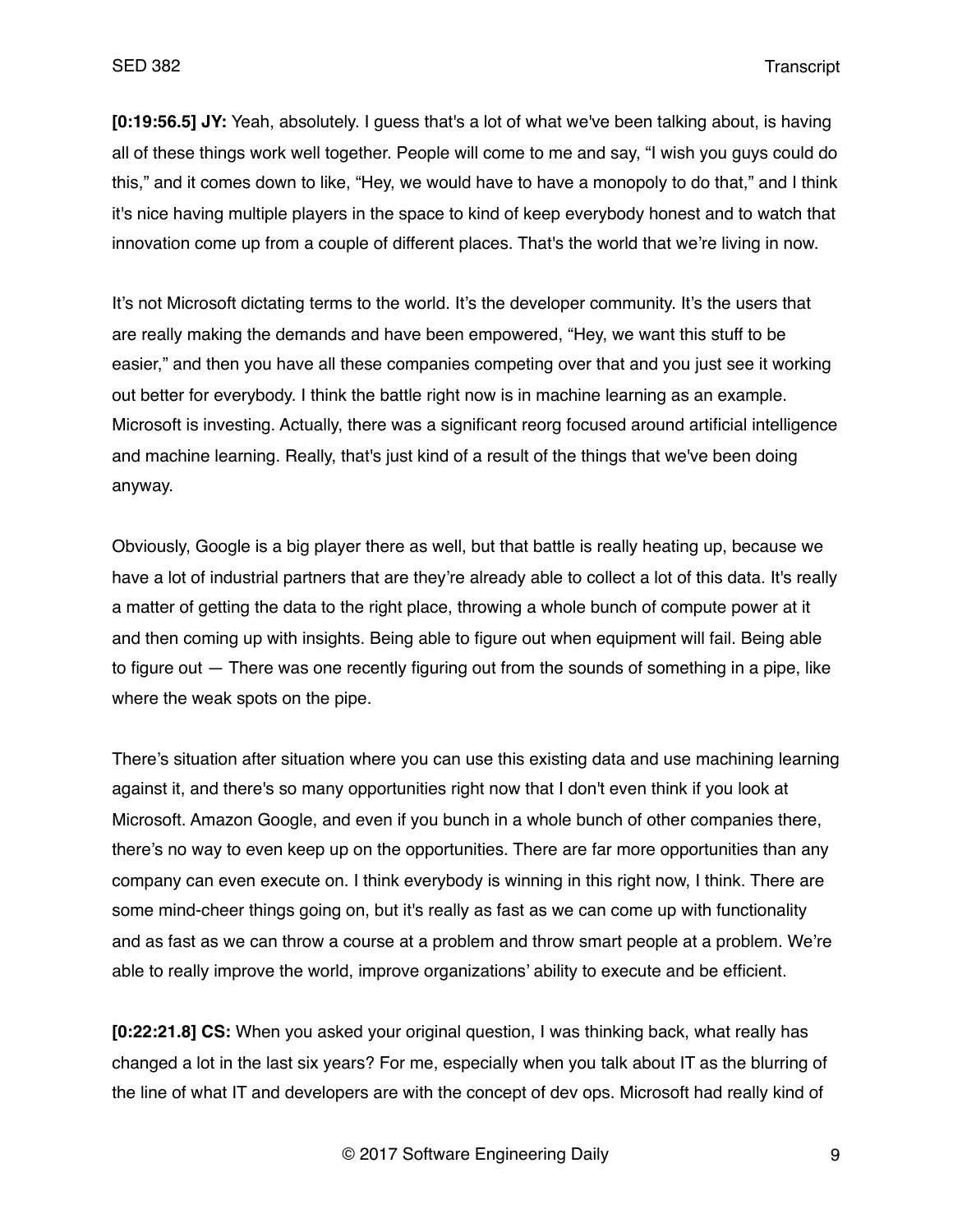stepped up pretty quickly in providing a lot of the tools that people in those kinds roles need in their VSTS or VS online online products that they have.

Six years ago, we had the VSTS on premises and that was it. It was essentially your source control and your tasks and that's it. Now, that it's really been involved not only into an online service but one that fits the IT minded role as well. It's not just a tool that developers use to get their jobs done. It's something that the entire team uses to coordinate, work together, not just build the code but to coordinate its release and manage it in production as well.

I look at that, that there are specific things. Jason was talking about a few other things, but I think there's some very specific things. You look at some of those trends at the time, and Microsoft not only has kind of foresaw other tech trends and met them, but they also saw trends that they necessarily weren't pioneering themselves, like the dev ops one and really came in early was a good set of tools to fulfill these evolving and new roles.

**[0:23:49.5] JY:** Yeah, that's such a good point. Donovan Brown from Microsoft, he has this great presentation. He goes on stage and he wants to show off the dev ops pipeline and he actually surveys the audience and says, "You guys pick the language and you pick where you want me to deploy it to." They'll pick like, "I want to deploy a Ruby application to AWS," and then he will, onstage, build out that dev ops pipeline. I think that's just an awesome demo, first of all. Second of all, it just shows it's not some guy with PowerPoint slides saying, "I'm going to deploy C# to Azure and show you how easy it is." It's much more impactful than that.

**[0:24:31.4] JM:** Yeah. Studying this cultural shift of Microsoft has been really interesting to me. I was focused a lot — Actually, last summer, I was reading several books about Microsoft and the antitrust case that happened in the 90s. I was actually living in Bellevue at the time, so I was thinking a lot about Microsoft and you walk around Bellevue and it just feels like Microsoft town, basically, and you talk to people about Microsoft all the time. It was just very interesting to kind of studying while living in Microsoft town.

One of the things that I walked away from, I actually did a show with a lawyer who had written a book about the case against Microsoft back in the 90s, and I walked away from an interview with kind of feeling like maybe the antitrust case was a little unfounded. Have you guys looked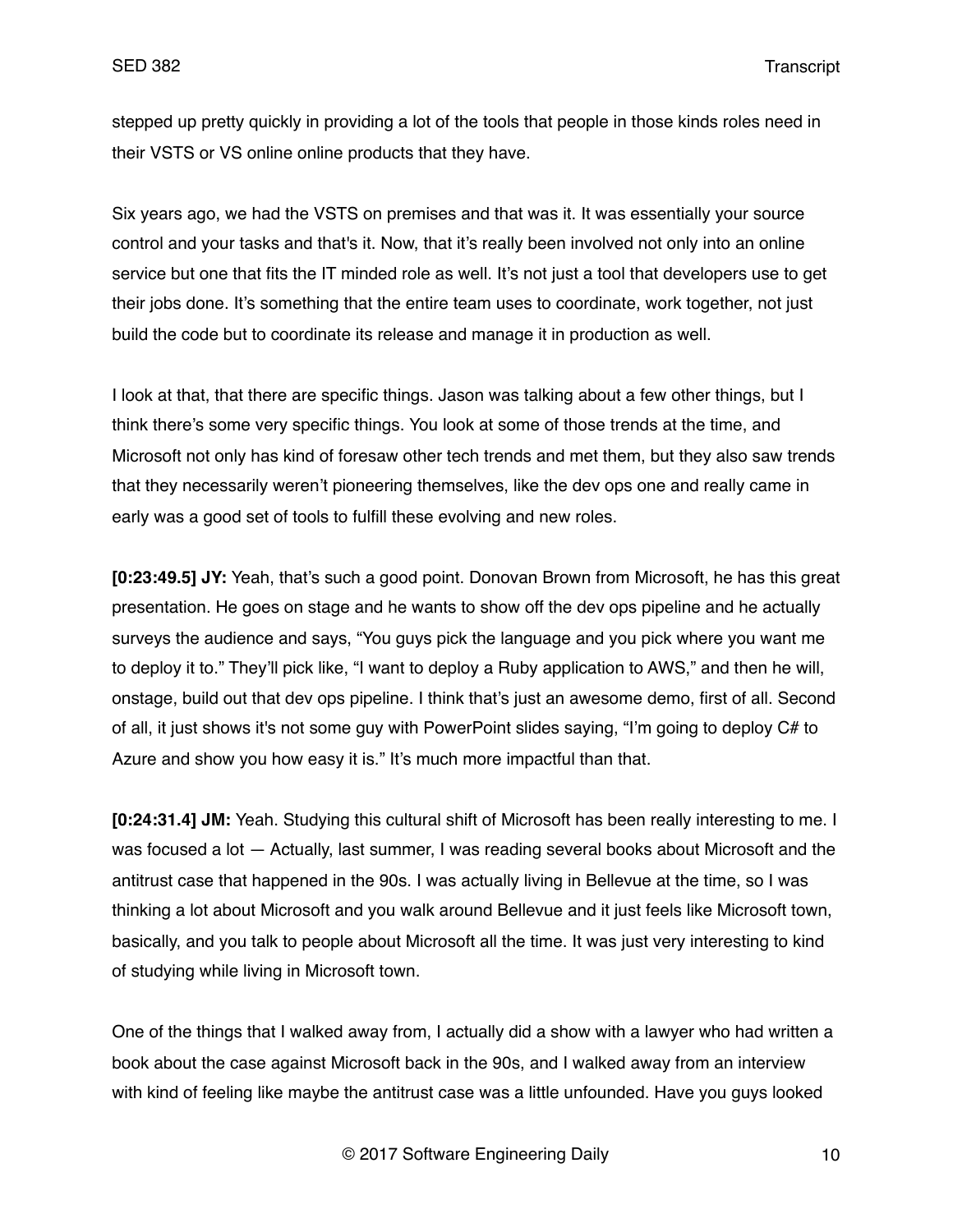into it in detail? What are your feelings about the antitrust case? Do you think is overblown? In retrospect.

**[0:25:37.2] JY:** Yeah. My only comment on it, first of all, I think that was a completely different company. It was a complete different company. I don't even really think that I work at the same company that that was back then. I would say that it's completely different people and a completely different culture. That being said, me, as a consumer, and I'm sort of speaking like not as a Microsoft employee now. What frustrates me is I use all different types of devices. I use an iPhone. I have an Apple Watch, I have AirPods. I use everything. I use Mac OS as much as — Well, I would say less than I use Windows these days. I try to use everything.

If somebody tells me a piece of technology is cool, I'm going to try it. I'm a technologies before I'm a Microsoft employee. It's really frustrating for me using something like an iPhone where you click on something in it once opened a browser, and guess what? It has to be Safari. You don't get a choice. The same thing happens with almost all of their built-in applications. They hold such tight control over it and they really dictate to the user, like, "You will use your phone in this way." I try to use Chrome and it works on there, but then, again, when I click on a link or something from a different application. Guess what? You're going to Safari. There's no choice.

If you want to click on an address and you're in your calendar, it's going go to Apple maps, for example. They get favorable treatment on everything. I use Ways all the time, but guess what? When my phone is locked, I don't see the navigation. If you use Apple maps, everything becomes magical and it works totally different.

From that perspective, I find that really infuriating and it is because I look back at like what happened to Microsoft and I don't know if it was fair or not. I can't be the judge of that. But I will say just knowing that that happened and that Microsoft was penalized for his, it is frustrating now seeing other companies exhibit the same behaviors that Microsoft was punished for and nothing happens. Again, I'm saying that as a consumer. That's just my personal frustration.

**[0:27:44.8] CS:** Whether it was founded or not, I think one of the key things is you have people that kind of live through that timeframe. There's a large amount of them that just have an opinion that I didn't pay attention to it, but Microsoft went through a lot of flak for what they did, so they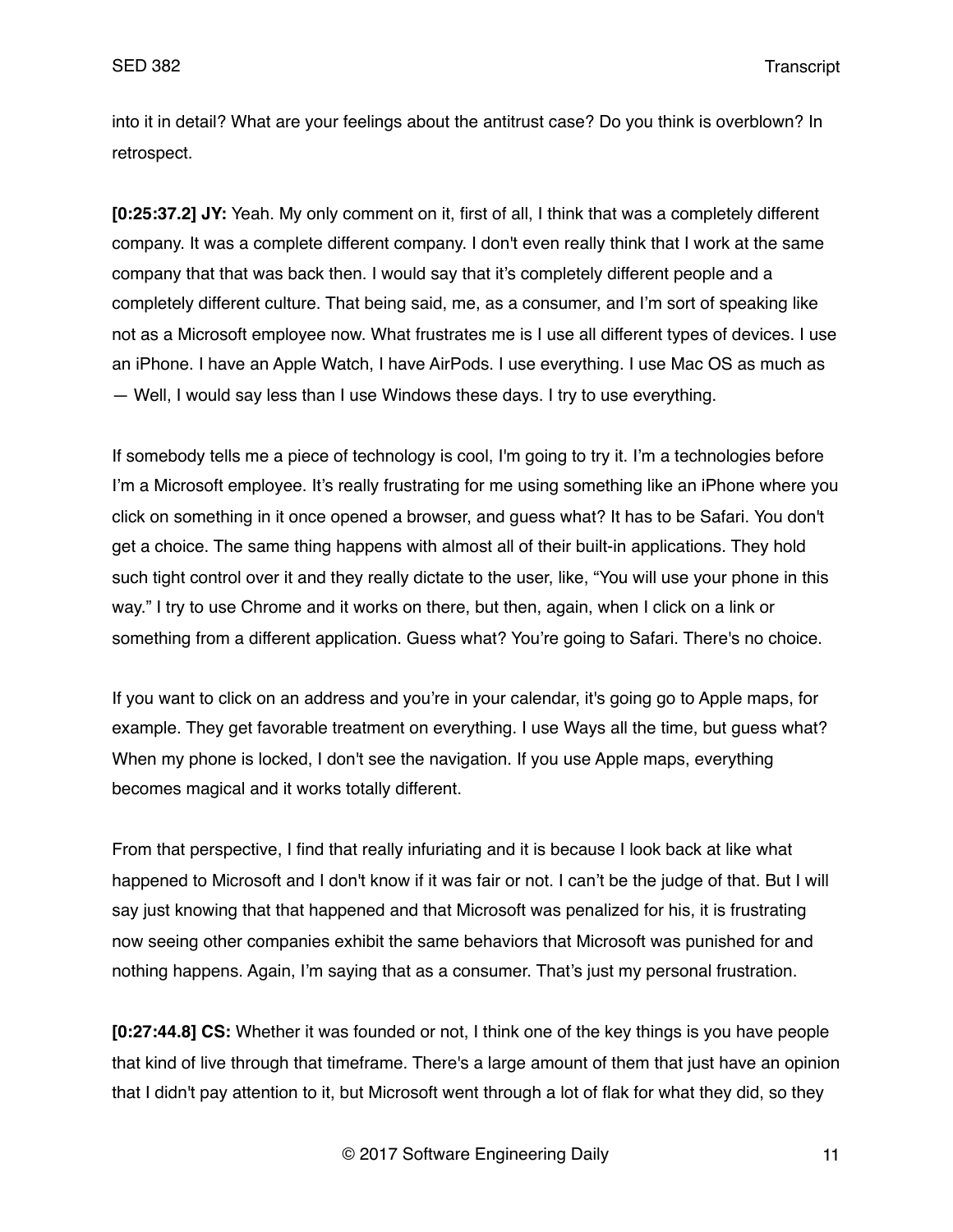must be evil. They've never updated their perspective. Whereas if you look at immediately after all the consequences were handed out, whatever the fines and legal things were, Microsoft went out of its way to not be that company for quite a few years. Even under the same Bill Gates and Steve Ballmer administrations, they do their darndest to not repeat those mistakes.

What's happen since, not only did they kind of reverse course on whatever it was, but when we had that starting towards the end of Steve Ballmer's period, he started transitioning the company and such has really championed this — Like we talked about earlier, this openness, this accepting of all of these different technologies. Whether or not it was fair that what happened then, it does have a lot of impact on how people think of Microsoft. A lot of those people, what they really need to do is they need to open up their eyes and their ears and say, "Hey, Microsoft is doing something different. Let me see what they're doing." Then make a new opinion.

**[0:29:03.2] JY:** Yeah, because Microsoft, I feel like they're the ones that are the most open. The ones that I think are playing the most fairly. I'm sure you could find an example or two where you're like, "Oh, what they're doing over here, I'm not really a fan of it." Overall, it is really like focusing on both privacy, on consumer trust, and then also focusing on being open and being honest and even things like roadmaps and showing those. Yeah, I mean I really like kind of where we're sitting right now as far as positioning. Yeah, I wish people would just take a second look. If you want to form the same opinion, then so be it, but just do yourself a favor and take a second look.

**[0:29:46.0] CS:** Different teams are at different stages of their transition as well. You look at the web and cloud teams, they're very far along in how they interact with the public and are open. You look at the web community calls. As an MVP, we get access to inside information, but they put some of the MVP calls out on Google Hangouts for everybody to hear, not just the MVPs.

I think that's really huge when the public can have that much access to information. Whereas there's other teams like the Windows team, they come from a lot more — Historically, we wrote this software for three years and here's the next update. They're making the transition on their cadence and they're still changing on how they communicate. That something that they're still the progress of changing and evaluating and see what works for them.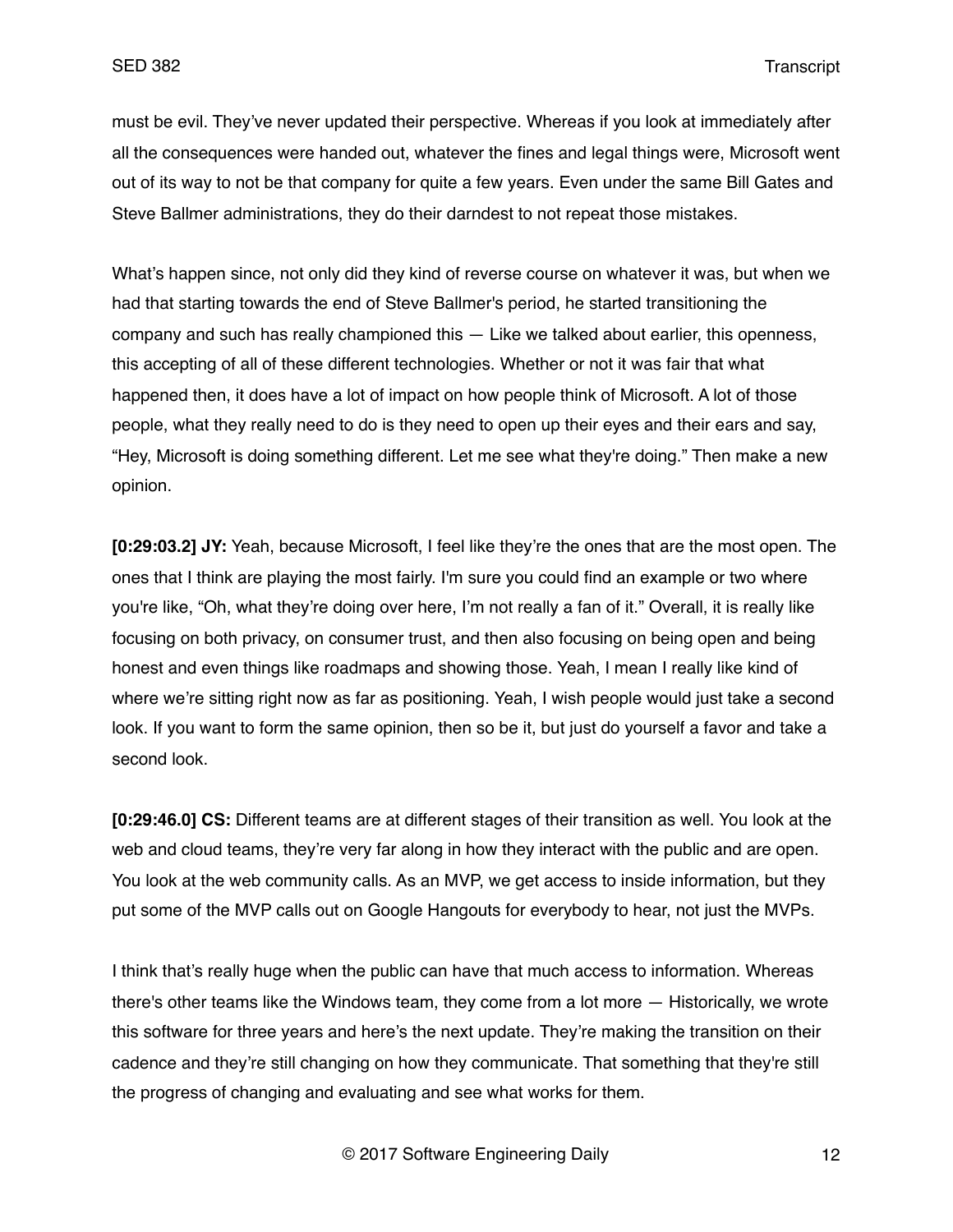**[0:30:41.2] JM:** Yeah. So bizarre. Jason, you made the point about people who have not updated their views about Microsoft since getting convinced that this is an evil company. I remember I was in college and I had multiple professors say "Oh, this is the evil empire. This is a terrible, evil company." I just kind of assumed, "Okay. Sure. They are my professors. They teach computer science. They must know what they're talking about." Then studying in more detail, what you find is, "Okay, this company was just ahead of everybody. They were so far ahead of everybody that they dominated the cutting-edge and, yeah, they set some defaults and you could frame their default setting as being anticompetitive, as being inconvenient for the consumer in favor of Microsoft's business," if you take an extremely short-term view or if you're Netscape and your biased towards taking that view.

You could also make longer-term arguments that those browser defaults were, "Oh! The same arguments that Apple is making today," as you pointed out. I think it was shortsighted. The decisions, the legal decisions that were made were shortsighted and they were based on kind of perception of Bill Gates, perception of this company that was dominant, but they didn't take into consideration the fact that there were alternate path the you could take. Different companies could be built. You could build an operating system from scratch, like Linux did.

There was the idea that, "Oh, that is not necessarily a threat to Microsoft, because Microsoft has their networking stack locked down and Linux computers aren't going to be able to interface with them." Who knows what would have happened if there wouldn't have been legal pressure. Maybe Microsoft would have been doing stuff that was more convincingly antitrust, but I don't know. It's just so weird when you analyze it in more detail and you see," Okay, was this company really doing something that was inconvenient for consumers?" and just the fact that they got their name dragged through the mud has had such a such a bad outcome for them.

I think companies like Uber — Sorry. Companies like Google are learning from this in terms of optics. I think that's why Google's perception, they have tried so hard to keep a clean perception.

**[0:33:07.4] JY:** Yeah, and failed in many regards. They're known as the company that's selling your privacy.

© 2017 Software Engineering Daily 13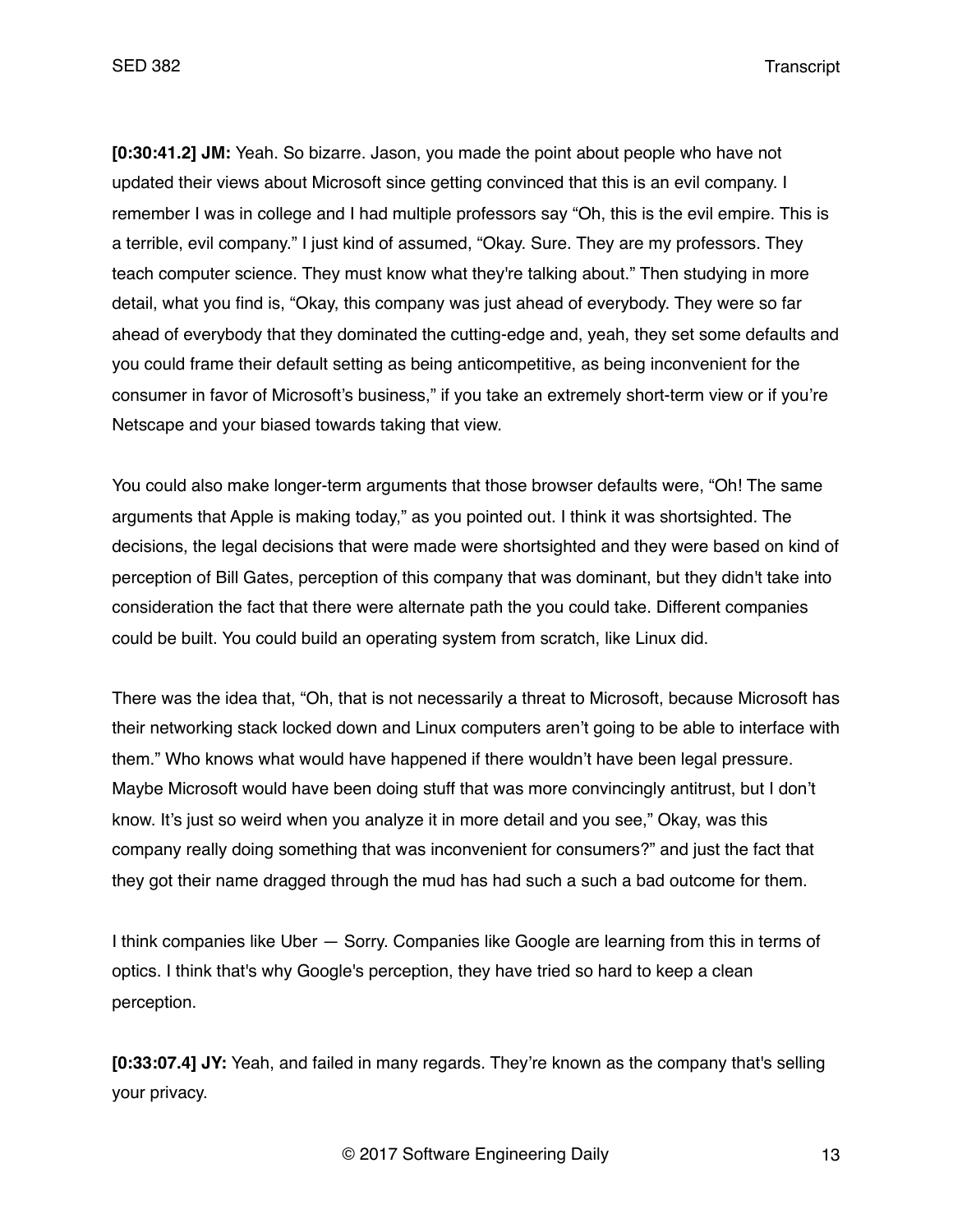**[0:33:13.0] CS:** I think that the other thing that makes that really hard too when you talk optics is, all of us, we live in the US and we have a certain way of looking at things. When you start moving to the EU, they have different values. Different things are core to their being, so what we may think of as may be a very small issue, that could be a very important thing to those kind of people. In moving out through the world, there's many more different kinds of cultures.

It's not just navigating that in one area. These are global companies. They have to tiptoe and maintain their branding and goodwill everywhere, and that is a very hard thing to do as well.

## [SPONSOR MESSAGE]

**[0:34:00.4] JM:** Simplify continuous delivery GoCD, the on-premise open-source continuous delivery tool by ThoughtWorks. With GoCD, you can easily model complex deployment workflows using pipelines and you can visualize them end-to-end with its value stream map. You get complete visibility into and control of your company's deployments.

At gocd.io/sedaily, you can find out how to bring continuous delivery to your teams. Say goodbye to deployment panic and hello to consistent, predictable deliveries. Visit gocd.io/ sedaily to learn more about GoCD. Commercial support and enterprise add-ons, including disaster recovery, are available.

Thank you to GoCD and thank you to ThoughtWorks. I'm a huge fan of ThoughtWorks and their products including GoCD, and we're fans of continuous delivery. Check out gocd.io/sedaily.

## [INTERVIEW CONTINUED]

**[0:35:01.8] JM:** You guys work with a lot of enterprises. I think this is why Azure is the second most popular cloud, is that a lot of companies feel comfortable with Microsoft technologies, and Microsoft already has its sales clause into the companies who bought enterprise Windows licenses, so it's becomes easier to kind of transition them to Azure. What's the process that you're seeing enterprises taking as they moved to the cloud?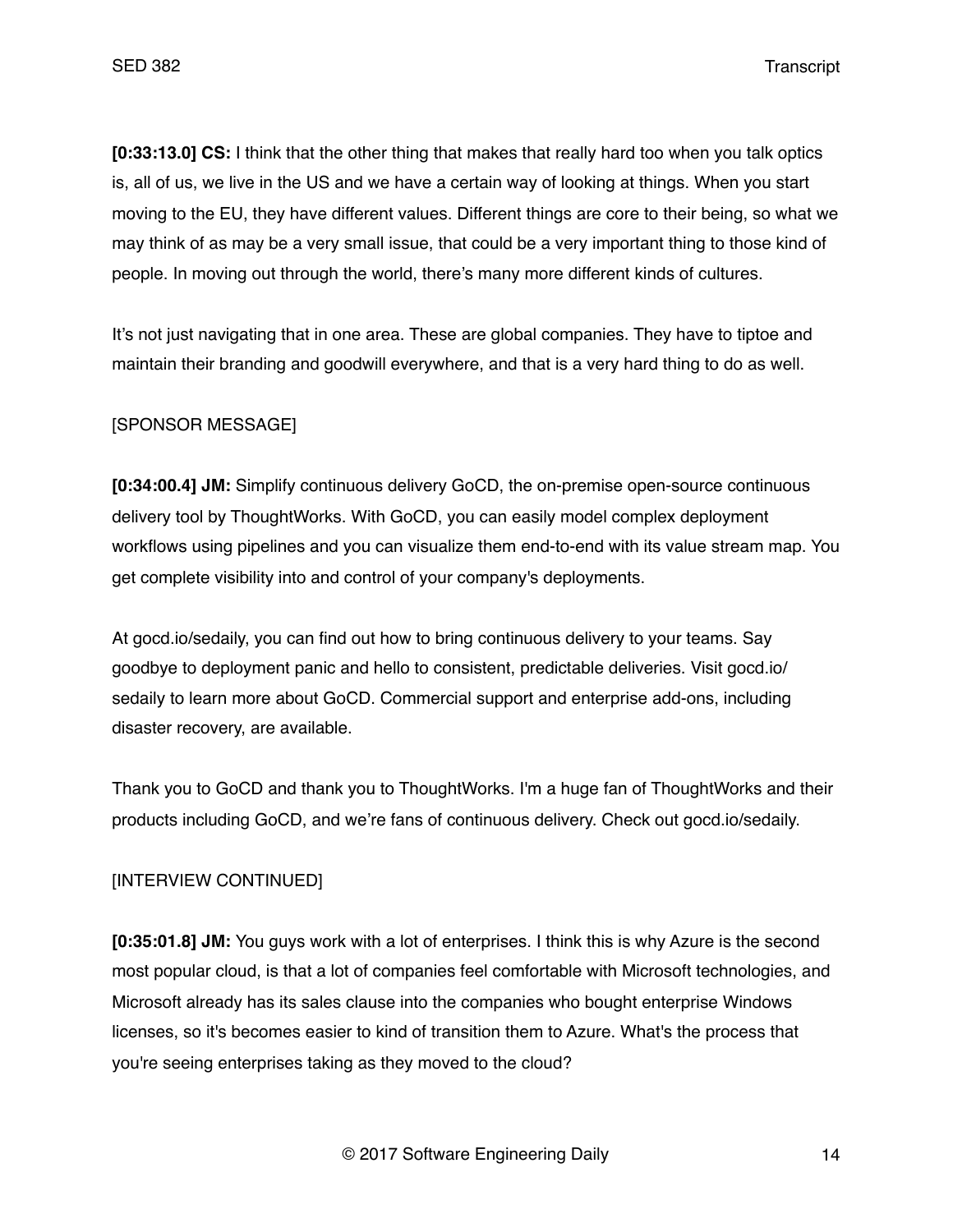**[0:35:33.2] JY:** Actually, I'm going to disagree with your statement there. We do have — It's interesting way of saying it, we have our sales clause in there. Here's the thing. Here's the here's the thing that we're learning over time. You can't go to companies and say, "Hey, you should buy some Azure. This is the thing you need to solve your problem, so you should buy a whole bunch of it and use that Azure thing." That doesn't work. You can't sell the cloud like that.

You used to able to sell box product like that. You could sell office, and you still can. There's a cloud- based model for Office. For those products, you go in there and you say, "Hey, how many uses do you have? What kind of term do you want?" Those types of things, and that was really the old model.

For Azure — And this is why my team exists. For Azure, things are different. What we found is the best way to get people to adopt Azure and really understand those things is to develop alongside the developers at those enterprises and it's really like a completely different model than what we used to have. Again, I mentioned today doing this Docker, and I won't list all the technologies again, but this is for a hackfest that I'm doing with a partner next week. They have a set of problems that they're trying to solve.

We're not really even thinking about Azure at this point. We're trying to figure out how to solve their problems. They're coming up to Redmond. We're going to throw a bunch of smart people at it from our side. They're sending up a whole bunch of smart people. We're going to figure out what tools we can use to solve this problem, and I suspect —I should say, we already know that, ultimately, the purpose that we're collecting this data for is to gain insights out of it through machine learning and through business intelligence tools, and that will make their customers more efficient.

Again, I just kind of want to reiterate, the way that we're doing that is working side-by-side with their developers, figuring out the best tools to use and that's how you get people to use Azure. It makes them want to use it instead of a salesperson saying, "Hey, you need to buy some of this to solve your problems."

**[0:37:40.3] CS:** That works really well with, especially the PaaS offerings that are at Azure. You have to get in there and get in there in the trenches with it. When you look at the IaaS, you can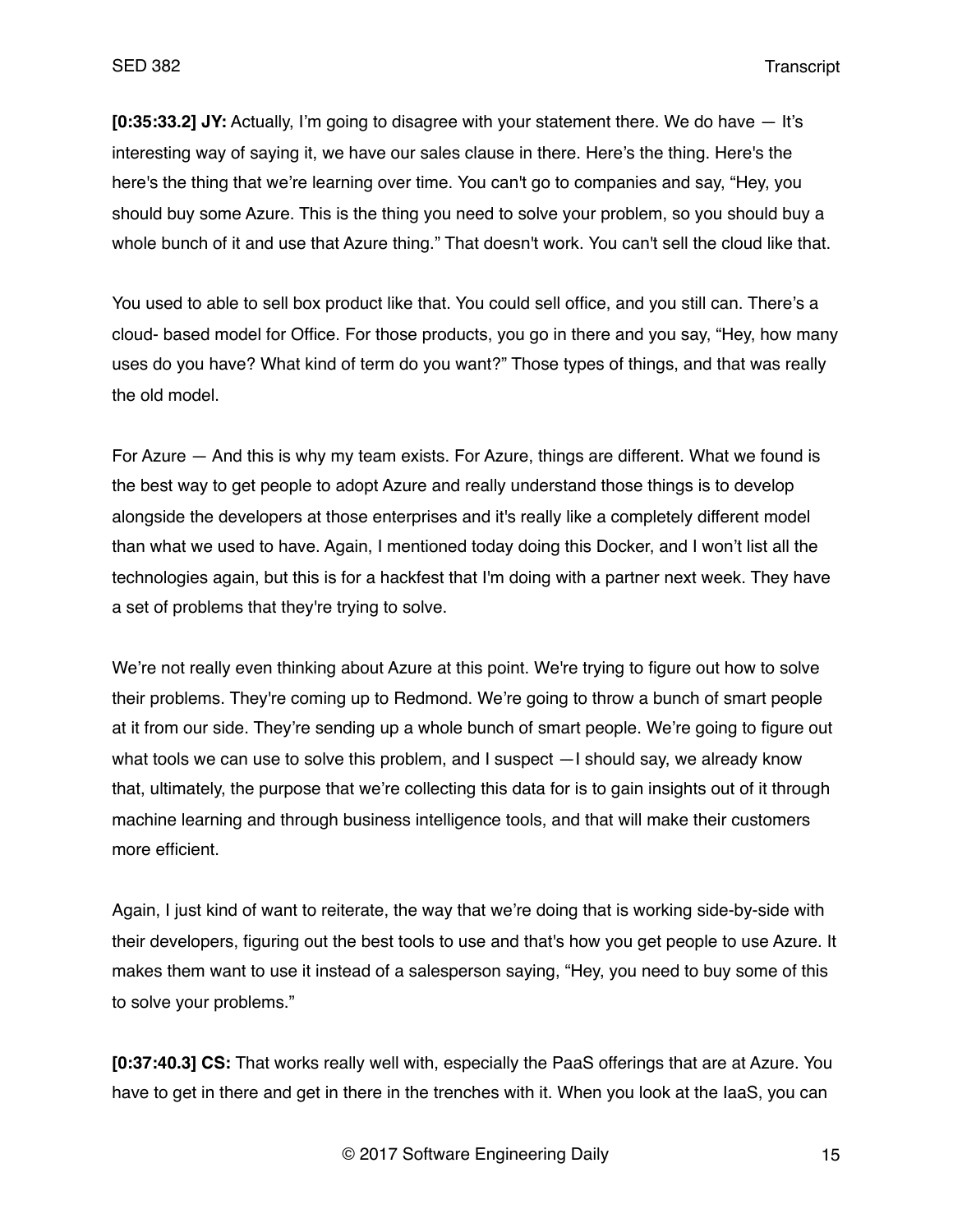kind of take a little bit more of that box model approach too because you can look and you're like, "Okay, okay you have so much server capacity and you're running the following applications. If you virtualize that and just kind of shifted the cloud, you'll save X. Therefore, blah-blah-blah."

You can sell differently depending upon which product it is. When you look at kind of the early cloud, what's sold a lot was those kind of IaaS, the VMs. As we see people understanding the cloud more and understanding the different capabilities that it has, they're he realizing that PaaS is where they want to be. It's understanding how do you develop for it? What are the best patterns and practices to use in your apps to make them work better in the cloud?

**[0:38:31.8] JY:** Yeah, it's such a good point.

**[0:38:34.1] JM:** When you talk about PaaS, what kind of services are you talking about? Because when you guys were illustrating the differences between AWS and Azure, it sounds like you have an opinion that Azure is more focused on the PaaS. What exactly are those PaaS offerings you're talking about?

**[0:38:54.2] JY:** I can give a really simple example of that. I think one of the best examples would be look at SQL Server. I work with really large global enterprise partners, and what Carl said was step one is that they take their replication as is and they just run it in a VM and Azure. I think it's really boring and this whole thing of like you can save money by doing this, in a lot of cases it's not even true. I think if you're trying to move all your stuff as is and trying to save money, you're probably going to have a bad time. The effort you put into it versus any potential saving that you're going to have is going to be minimal.

In that case, what they would end up doing is they'd run their software in the virtual machines and then potentially they'd also run traditional boxed SQL Server in a virtual machine, which is perfectly fine. We have a lot of guidance for how to do that, but the pattern that I see with a lot of partners I work with is, really, the next phase is really the reason that we're all doing this. Instead of using SQL Server installed in a VM, you use SQL Azure, the PaaS service. You go out there, you say, "Give me a database, and boom, SQL Azure within seconds will provision you a database. You can put your data in there. You get the exact same interface to it. You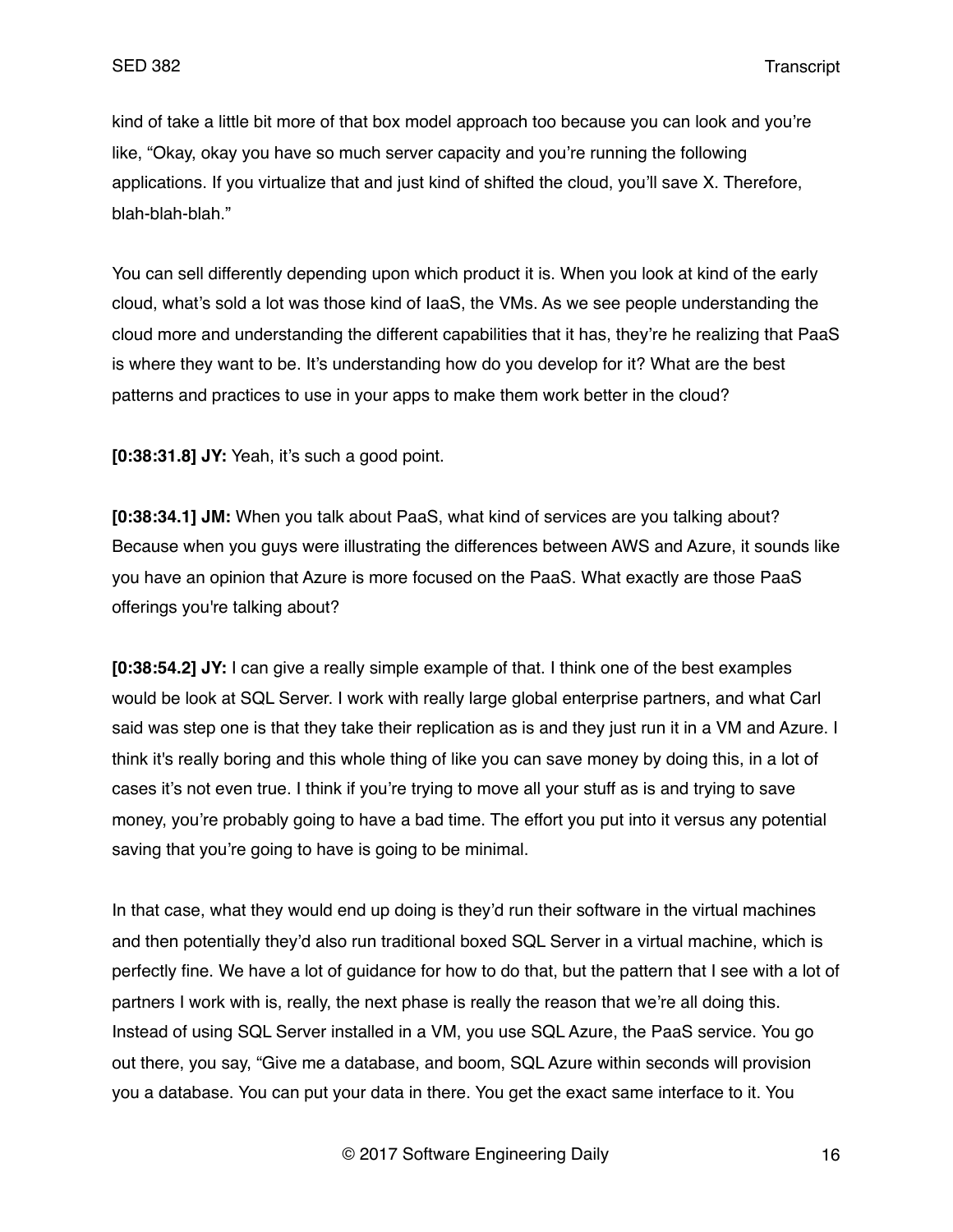connect to it exactly the same way. Obviously, it's a different connection string. If you need to scale that up or down, you just request more resources. You can scale it up or down as it's running.

Then we'll do things like replicate that data to other data centers. We'll automate the backups for you. We'll do all of those cool things. Then there's also a pattern that I see in regards to the databases like that where, traditionally, the software might be sold to a hundred different customers and, basically, the install it on prem and they each get their own SQL Server instance locally, and that's just what they're used to doing.

Whereas now, when we re-architect this, we make the application multitenant and we can still give each customer their own SQL database. But we're basically putting it into an elastic pool so that the partner can basically pay for the amount of overall capacity that they need and then it kind of gets divied up between each person and then if there are some spikes or whatever, it doesn't really matter at all, just evens out in the end.

The end result is that you have an application that it's far more reliable, it's far quicker to deploy, because you're probably going to have some kind of a dev ops pipeline where you're making changes and you're getting those in a production quicker and you're using future flags and that type of thing, but then you're also just adding redundancy. You have multiple services that are geo-redundant. The reliability of your application goes up, plus the accessibility goes up.

There's a whole list of advantages to going that route, and that's what I'm doing with most of my time during the day.

**[0:41:53.5] CS:** At the end, when you're looking at PasS, you're only caring about the services that you're caring about. In this case, Jason talked about SQL. You're only caring about the database. You're only caring about the schema, the table structure, and so on and so forth. You no longer have to think about, "All right. Now, I need a server to run it on. That needs an operating system. I need to install SQL Server itself. That needs a license. I have to talk about EA agreements." You don't have to manage any of that anymore when you start using the PaaS offerings.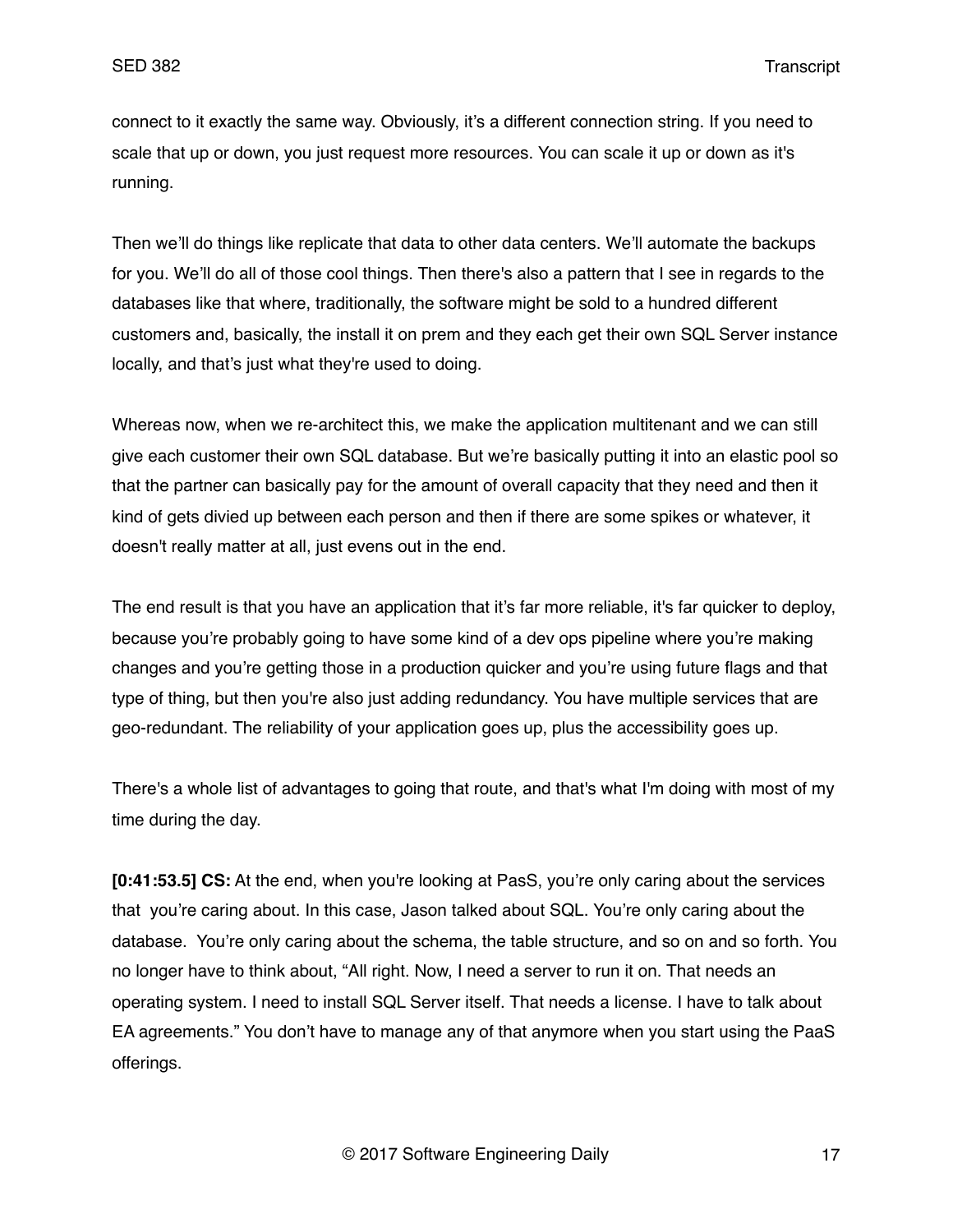**[0:42:21.6] JY:** Jeff, were you aware that SQL Server now also runs on Linux?

**[0:42:25.4] JM:** Yeah. I knew that, and I also knew about the PaaS SQL offering. Google has cloud SQL, Amazon has Amazon Aurora. Everybody has their PaaS soffering, and I think that's fine. I think it's great. It doesn't really seem like a differentiator. It seems like we're basically in place today where we've got almost feature parity among the clouds and it seems like they're fairly interchangeable at that point.

**[0:42:58.1] CS:** I think if you look at component by component, like if you're just looking at SQL or something like that, or if you're just looking at the web hosting that might be available or just like an event hub or service bus pieces, you could like, "These are all kind of equivalent. It's who's a penny cheaper here or there." I think where it gets really interesting in Azure is how easy it is to combine all of these into a full-scale solution.

In a lot of cases — You mentioned Google, but Google doesn't have everything that Amazon and Azure have, but AWS and Azure are a little bit more compatible or feature equivalent. When it comes to just kind of tying those pieces together, it's been my experience that it's so much quicker to do that with Azure. Either they put it directly in the portal where you just have to kind of connect things there, or even with the Visual Studio IDE. It's nice just being also like to open up a console app and then once you have your app running, you can right-click and publish that as a web job up in Azure just by entering in the right code. That just makes it so much more convenient.

Then it's in with your source control with all of your other — Your web apps, your database, all of that can be managed via Visual Studio in one spot. As a developer, I can use my one tool. I can stay productive all day long and kind of just keep adding and adding and adding as I need it.

**[0:44:30.0] JY:** Yeah, could you build any application, any of these cloud platforms? Absolutely, yes. We're not going to — Carl and I aren't going to sit here and lie and say, "Azure has feature X, and feature X is the thing that nobody else can create and that's the whole reason you want to be in Azure." That's just not the case.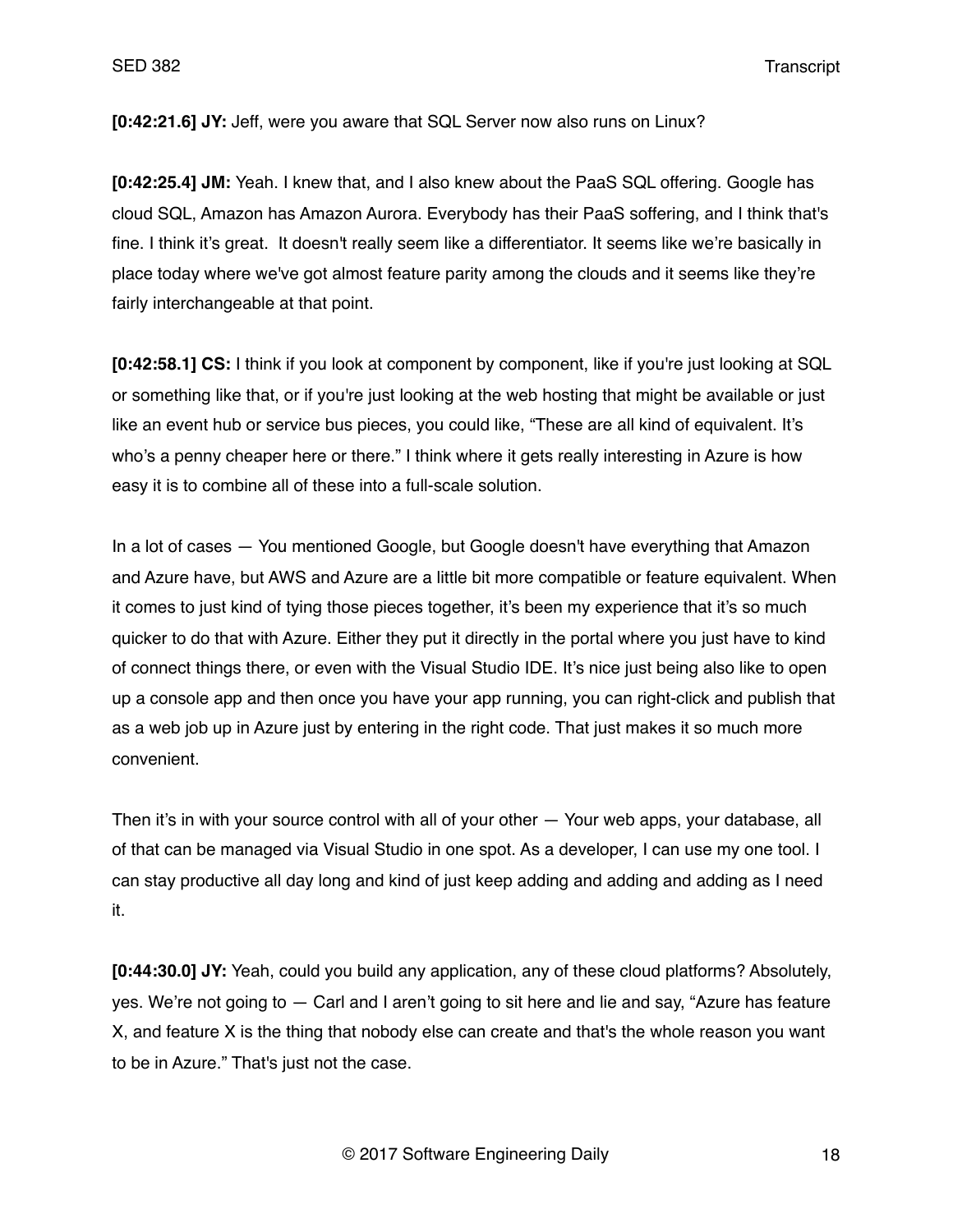Like Carl mentioned, there are equivalent services for the most part between all of them, and if there are missing on one cloud provider, guess what? It's probably on the roadmap and it's probably going to show up at some point.

Again, I think it comes back to — For me, it comes back to developer experience and the ease of deploying those things. There are certain feature combinations that do work together really well. If you look at some of the announcements from Build, if you are running .NET and you're running it in Azure and you're running it in Azure website, which is really an easy path forward. Like I mentioned, you can just throw that code in GitHub. You literally just point your website at it and, boom, you're up and running with a deployment pipeline.

**[0:45:33.5] JM:** You're talking Azure, like the Azure benefit, is you have this well-integrated experience.

**[0:45:39.0] JY:** Yeah, I was actually going to get to the big benefit there. In this particular case, what you end up getting is if you're using Visual Studio, you are able to actually set a breakpoint in the cloud in production. It's not a breakpoint that it will actually stop it, but it'll take a snapshot. Then you can actually step through the code locally and diagnose production issues. You're in this world-class local IDE connecting to Azure and connecting to your .NET application that were easy to deploy.

You could demo the entire thing end-to-end in 15 minutes, from creating your code to pushing it into GitHub, deploying it, and then being able to actually debug in production. I think there's a lot of value in that.

**[0:46:25.5] JM:** Do you know if AWS and Google have that same capability? Do you know what the integration across services story is with those services?

**[0:46:35.7] JY:** Obviously, I specialize in Azure. I don't know every detail of that, but my understanding is the future I talked about in particular is like a differentiating feature at least for the time being. I don't think Amazon has any kind of IDE out in the marketplace, for example. If they do, I don't think they have that comprehensive tools that all work together. I could be wrong.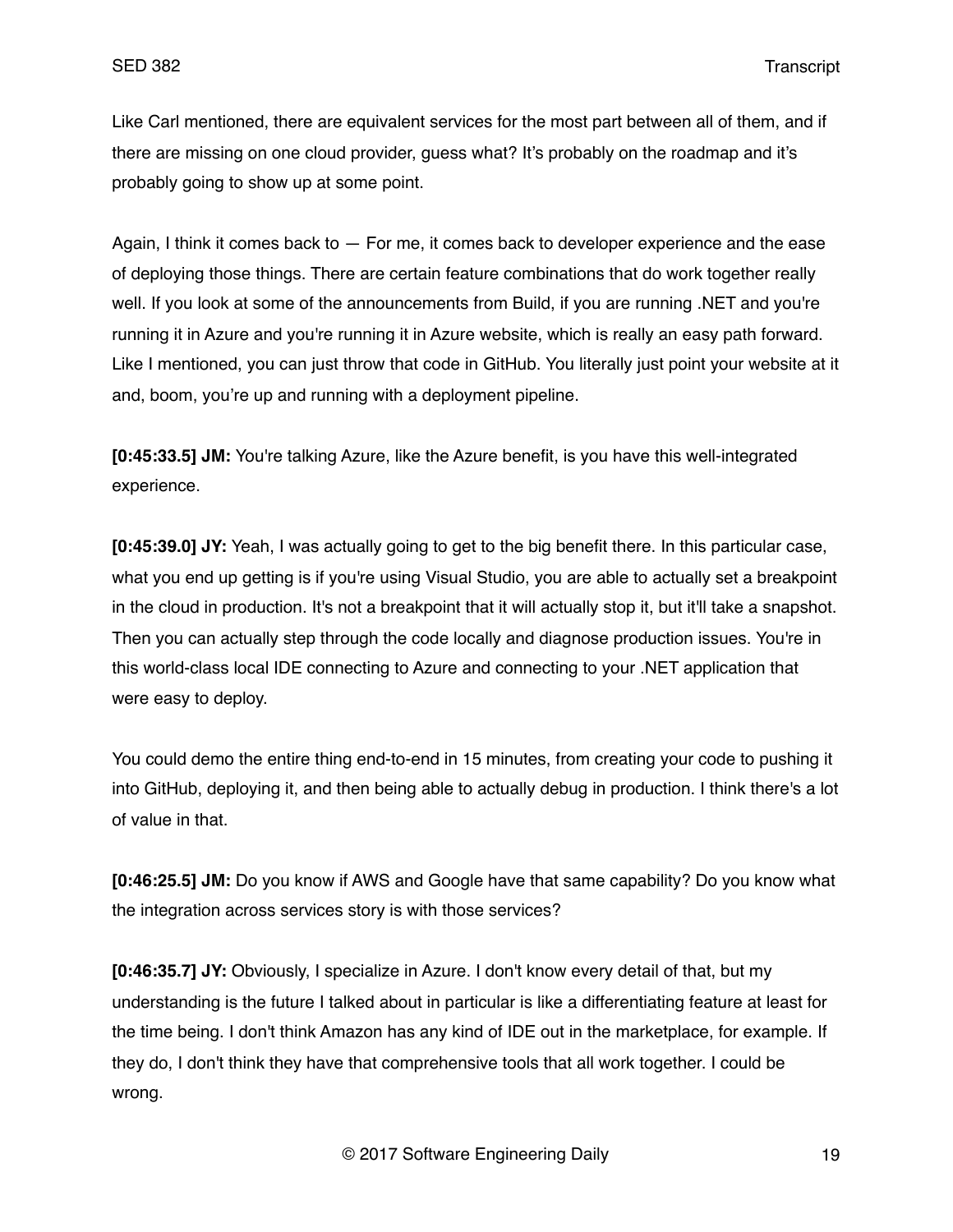Again, I'm sure they have some other scenarios where it's kind of the same case where if you're using X, Y, and Z, those technologies will work together well. If you look at — Especially with our enterprise customers and that the massive .Net codebase out there and even like Node.js now, you look at those code bases out there and the number of people that are —Visual Studio customers. They're going to have a great experience in Azure, and AWS it's going to be a little more difficult.

**[0:47:28.7] JM:** Do you think that the future that users want is the highly integrated cloud experiences. For me as a consumer, the goal would be to have really good easy ways to mixand-match between services in the cloud. I'm not sure if —

**[0:47:48.6] JY:** No. They want it all. Absolutely. If you want a virtual machine and you just want to do everything yourself and kind of stay out of my business, I want that to work great. If you want to use that with SQL database that's a PaaS service, I also want that to work great.

At the same time, if I do pick a set of technologies that make sense together and are commonly put together, I want them to work well. There's PaaS services in Azure, for example. There's streaming analytics, for example, which will read from event hubs automatically. You go in there and you say, "I want to read from that." You can have it read from other locations. Same with Azure functions. Maybe functions is an even better example, which again is kind of like AWS Lambda, if your listeners are familiar with that.

If you're using Azure functions and there's a defined set of inputs and outputs, you can write your own connector to write to anything, literally, anything that you can possibly dream up, but at the same time if I want to read from event hub, for example, which is my ingestion point where I'm receiving this pipe of data, I don't want to have to take this connection string and use some kind of client library and blah-blah-blah. I want to have the ability to do that, and you can, but if I know that I'm using both those technologies, there's definitely this desire to just say, "Just wire those up for me automatically, and I'm happy to have the choice to do it, but please make my life a little bit easier if you can."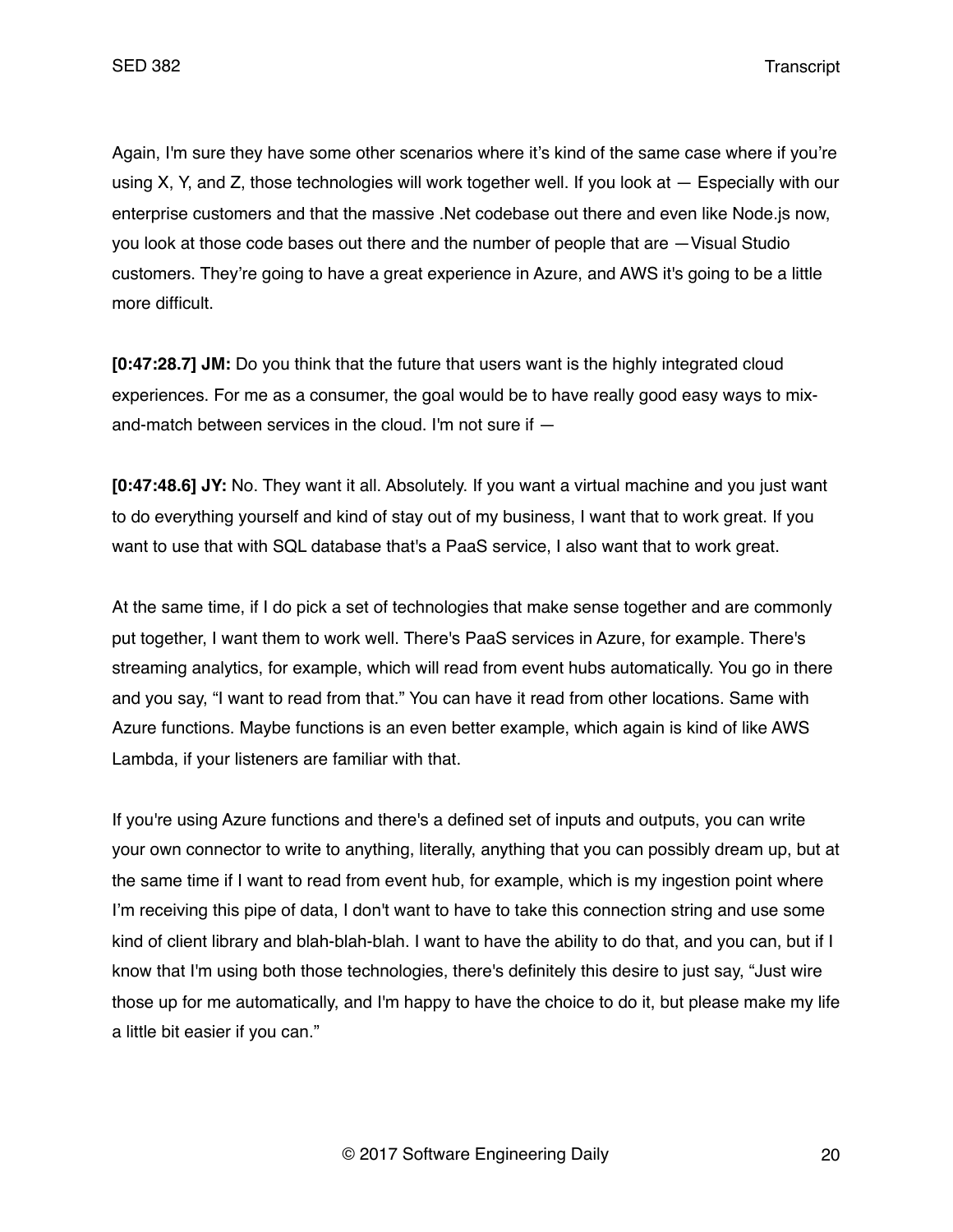**[0:49:24.9] JM:** Cool. All right. I wanted to talk a little bit about the MS Dev Show, because we are all podcasters. I know we're up against time, but maybe if people are curious about learning more about Microsoft technologies, definitely check out MS Dev Show. I listen to it on a semi regular basis. Maybe real quick, what are the best and worst aspects of hosting a software podcast?

**[0:49:47.9] CS:** I'll say worst is just like — It comes down to a non-technical thing; scheduling, getting everybody's calendars to line up and emailing everybody and getting everybody just agree, like, "We're going to meet here on this time. Oh, yeah, and it's his this time zone too. Is that Daylight Savings? Oh, crap! Hold on." It's that thing. That's the worst part.

The best part for us, at least for me, is something that actually doesn't happen very often, but when we go out to conferences and user groups, people know us and that's really cool. We get to have a lot more conversations with a lot more people than we normally would. Before we started doing this, I would still go to conferences and user groups and I would go out and reach out to people and have these conversations. Now, I'm finding more and more people are coming to me. It's really cool just being able to interact with the people that listen to our show.

**[0:50:38.9] JY:** Yeah, for me the best thing is all of the great people that we get to talk to, people — It's pretty much the exception if somebody says no or kind of defers to somebody else to come on the show. As a rule, anybody will accept and say, "Yes. I will come on and talk about something."

We can really go to the authoritative experts on particular technologies and get them to come on the show. For me, I use it as a learning experience. The worst part is, is just all of the business overhead. I did want to mention too, we cover Microsoft technologies, but we also cover — We only say that we cover anything that a Microsoft developer would be interested in. We will cover Node.js. We will cover any kind of third-party stuff.

We had an episode on Electron Shell for Slack. I'm just kind of looking through here right now. We had one on dev ops. Mesosphere, Docker and containers. We had one on a balloon that went up into space. Things like that, even like career superpowers. We cover a whole bunch of different things.